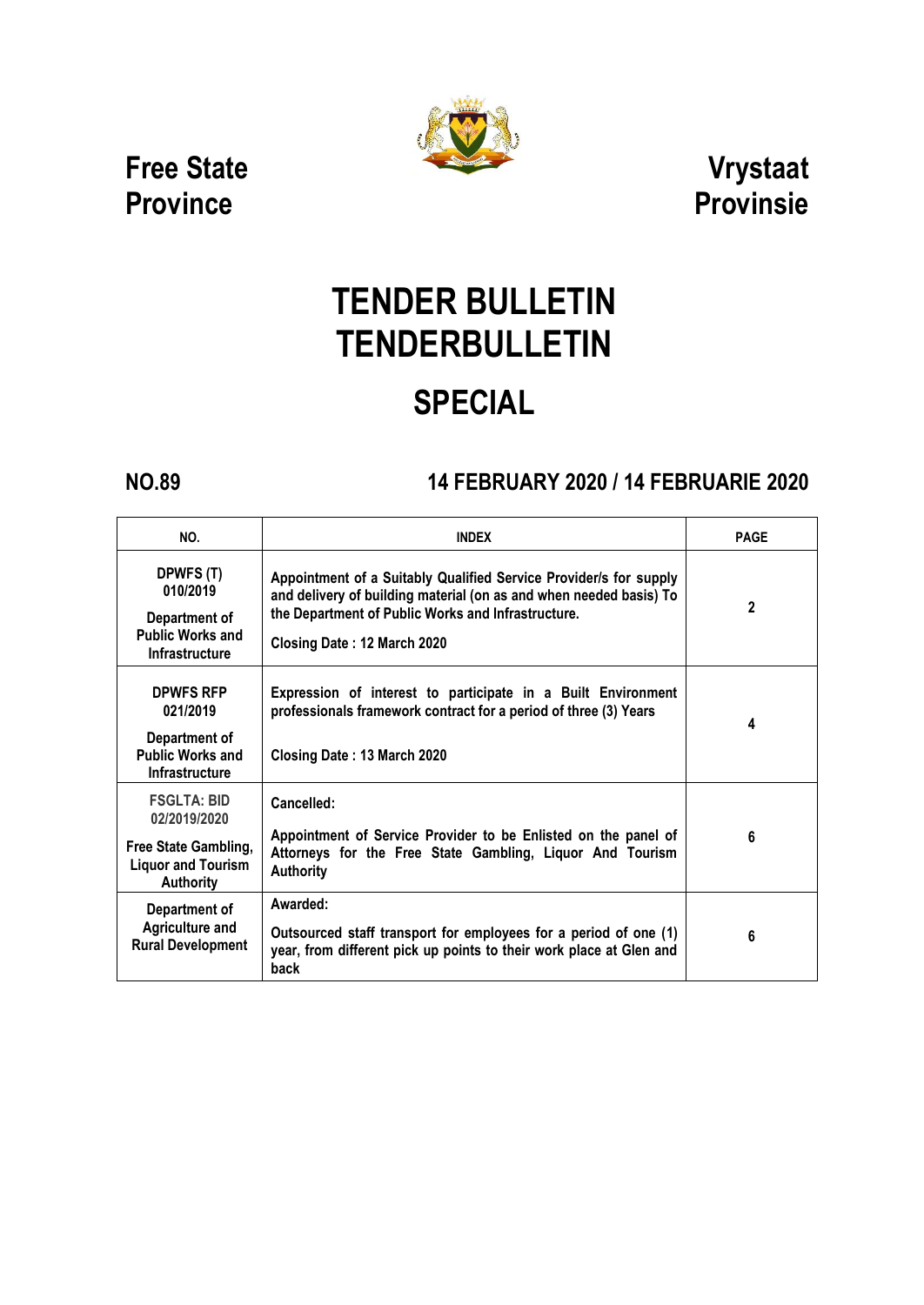|                                         |                                                                                                                                                                                                                                                                                                                                                                                                                                                                                                                                                                                                                                                                                                                                                                                                                                                                                                                                                                                                                                                                                                                                                                                                                                                                                         | <b>CLOSING TIME</b>                             | <b>BIDS OBTAINABLE</b>                                                                                                                                                                                                                                                                                                                                                                                                                   | <b>DELIVERY OF BIDS</b>                                                                                                                                                                     |
|-----------------------------------------|-----------------------------------------------------------------------------------------------------------------------------------------------------------------------------------------------------------------------------------------------------------------------------------------------------------------------------------------------------------------------------------------------------------------------------------------------------------------------------------------------------------------------------------------------------------------------------------------------------------------------------------------------------------------------------------------------------------------------------------------------------------------------------------------------------------------------------------------------------------------------------------------------------------------------------------------------------------------------------------------------------------------------------------------------------------------------------------------------------------------------------------------------------------------------------------------------------------------------------------------------------------------------------------------|-------------------------------------------------|------------------------------------------------------------------------------------------------------------------------------------------------------------------------------------------------------------------------------------------------------------------------------------------------------------------------------------------------------------------------------------------------------------------------------------------|---------------------------------------------------------------------------------------------------------------------------------------------------------------------------------------------|
|                                         |                                                                                                                                                                                                                                                                                                                                                                                                                                                                                                                                                                                                                                                                                                                                                                                                                                                                                                                                                                                                                                                                                                                                                                                                                                                                                         |                                                 |                                                                                                                                                                                                                                                                                                                                                                                                                                          |                                                                                                                                                                                             |
| <b>BID NO.</b><br>DPWFS (T)<br>010/2019 | <b>DESCRIPTION</b><br>APPOINTMENT OF A SUITABLY QUALIFIED<br>SERVICE PROVIDER/S FOR SUPPLY AND<br>DELIVERY OF BUILDING MATERIAL (ON AS<br>AND WHEN NEEDED BASIS) TO THE<br>DEPARTMENT OF PUBLIC WORKS AND<br><b>INFRASTRUCTURE.</b><br>The proposal must include the following<br>mandatory requirements:<br>❖<br>Bidders must provide the unique security<br>pin issued by the South African Revenue<br>Services before the closing of this bid.<br>❖<br>Bidders must be registered and active on<br>the Central Supplier Database before the<br>date of closing of this bid. A valid CSD<br>master registration number must be<br>provided to that effect.<br>❖<br>Pre-qualification criteria in line with<br>the PPR of 2017:<br>A minimum of B-BBEE level one<br>$\circ$<br>(1) of contribution certificate or<br>higher, i.e. B-BBEE Certificate<br>Level 2 contribution and below<br>will not be considered. (Where<br>trust, consortium or joint venture<br>(including unincorporated<br>consortia and joint ventures)<br>must submit a consolidated B-<br><b>BBEE Status Level Verification</b><br>Certificate for every separate<br>tender. An original or certified<br>copy of the original must be<br>attached.<br>Only tenders from EME's will<br>$\circ$<br>be considered. | <b>AND DATE</b><br>12 March 2020 at<br>11:00am. | <b>FROM</b><br>www.etenders.gov.za<br>at no cost<br><b>OR</b><br>Please note that bid<br>documents will be<br>available at a cost of<br>R1 282.00 from<br>Department of Public<br>Works and<br>Infrastructure; SCM<br>Offices, First Floor,<br>Room 101B, O.R<br>Tambo house, Cnr.<br>Markgraaff and St<br>Andrews Street,<br>Bloemfontein<br>(Payments to be<br>made at 1 <sup>st</sup> Floor O.R<br>Tambo House, Room<br>102, Cashier) | T <sub>O</sub><br>Department of Public<br>Works and<br>Infrastructure; Ground<br>Floor (Main Entrance<br>Foyer) OR Tambo<br>House (Lebohang<br>Building); St Andrew<br>Street; Bloemfontein |
|                                         | ❖<br>Municipal services (water, sanitation,<br>rates and electricity) clearance certificate<br>or a current bill of account not owing<br>more than ninety (90) days or a valid<br>lease agreement.                                                                                                                                                                                                                                                                                                                                                                                                                                                                                                                                                                                                                                                                                                                                                                                                                                                                                                                                                                                                                                                                                      |                                                 |                                                                                                                                                                                                                                                                                                                                                                                                                                          |                                                                                                                                                                                             |
|                                         | Duly Signed and Completed SBD 6.2 -<br>❖<br>Requirements for local production<br>$\circ$<br>and content for steel products<br>and components for construction.<br>Requirements for local production<br>$\circ$<br>and content for Electrical and<br>telecom cables.<br>Requirements for local production<br>$\circ$<br>and content for Valves and<br>actuators.<br>Kindly note that the Suppliers has<br>$\circ$<br>a responsibility to ensure they<br>comply with requirements for<br>local content and production for<br>any other goods which are not<br>listed above.                                                                                                                                                                                                                                                                                                                                                                                                                                                                                                                                                                                                                                                                                                               |                                                 |                                                                                                                                                                                                                                                                                                                                                                                                                                          |                                                                                                                                                                                             |

--------------------------------------------------------------------------------------------------------------------------------------------------------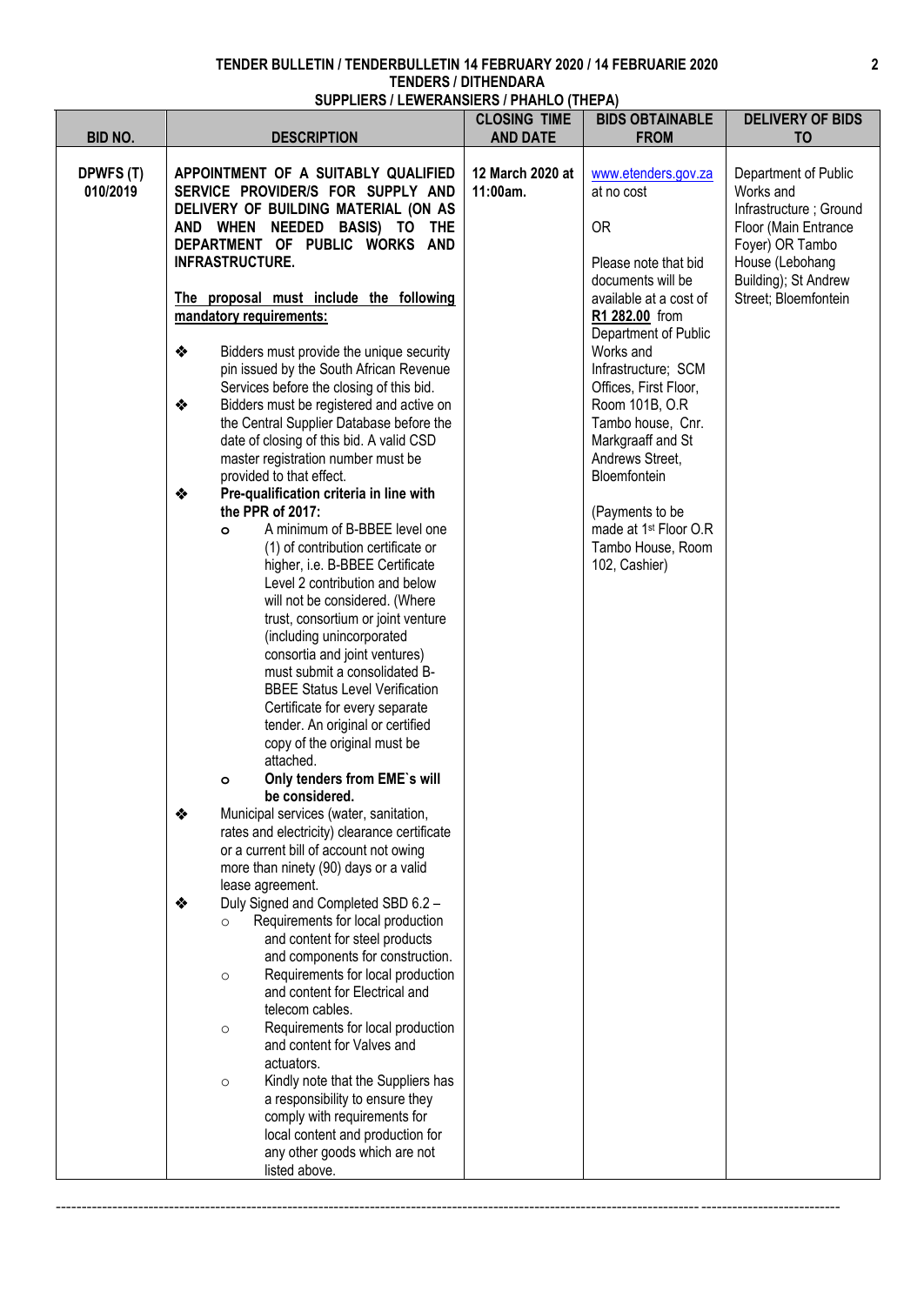|                                                                                                                                                                                                                                                                                                                                                                                                                                                                                                                                                                                                                                                                                                                                                                                                                                                                                                                                                                                                                                                                                                                                           |       | SUPPLIERS / LEWERANSIERS / PHANLU (THEPA) |  |
|-------------------------------------------------------------------------------------------------------------------------------------------------------------------------------------------------------------------------------------------------------------------------------------------------------------------------------------------------------------------------------------------------------------------------------------------------------------------------------------------------------------------------------------------------------------------------------------------------------------------------------------------------------------------------------------------------------------------------------------------------------------------------------------------------------------------------------------------------------------------------------------------------------------------------------------------------------------------------------------------------------------------------------------------------------------------------------------------------------------------------------------------|-------|-------------------------------------------|--|
| ❖<br>Duly Signed and Completed SBD<br>documents (SBD 1, SBD 4, SBD 6.2,<br>SBD 8, SBD 9).<br>❖<br>Duly signed and completed - Annual<br>Financial Declaration.<br>All documents and bill of quantities must<br>❖<br>be fully completed in writing with a black<br>ink.                                                                                                                                                                                                                                                                                                                                                                                                                                                                                                                                                                                                                                                                                                                                                                                                                                                                    |       |                                           |  |
| The following criteria is applicable:<br>The bid will first be evaluated on functionality<br>[Detailed functionality criteria will be outlined in<br>the bid document]. Bidders who fail to obtain a<br>minimum of 75 points out of 100 points for<br>functionality will not be considered for further<br>evaluation on price and preference.                                                                                                                                                                                                                                                                                                                                                                                                                                                                                                                                                                                                                                                                                                                                                                                             |       |                                           |  |
| The bid will be evaluated on Method 2<br>Functionality, Financial Offer and Preference:                                                                                                                                                                                                                                                                                                                                                                                                                                                                                                                                                                                                                                                                                                                                                                                                                                                                                                                                                                                                                                                   |       |                                           |  |
| Price                                                                                                                                                                                                                                                                                                                                                                                                                                                                                                                                                                                                                                                                                                                                                                                                                                                                                                                                                                                                                                                                                                                                     | 80    | 90                                        |  |
| Level of Contribution towards B-<br><b>BBEE</b>                                                                                                                                                                                                                                                                                                                                                                                                                                                                                                                                                                                                                                                                                                                                                                                                                                                                                                                                                                                                                                                                                           | 20    | 10                                        |  |
| The points scored for price will be added to the<br>points scored for B-BBEE status level of<br>contribution (Maximum of 10/20 points) to obtain<br>the bidder's total points scored out of 100 in<br>accordance with the PPPFA and the Preferential<br>Procurement Regulations, 2017.<br><b>NOTES:</b><br>❖<br>Please note that bid documents are<br>obtainable from e-tender portal on<br>www.etenders.gov.za from Monday, 17<br>February 2020 OR<br>Bid documents will also be available from<br>❖<br>Monday, 17 February 2020 from 09h00<br>to 14h30 at the Department of Public<br>Works and Infrastructure SCM Offices,<br>Room 101B, First Floor, OR Tambo<br>House Cnr Markgraaf and St Andrews<br>Street, Bloemfontein . However, a non-<br>refundable tender / bid deposit of<br>282.00 is payable in cash on collection of<br>the bid documents. [Payments to be<br>made at Room 102, 01 <sup>st</sup> Floor, OR<br>Tambo House].<br><b>Bids</b><br>are to be completed<br>❖<br>accordance with the conditions and<br>bid rules contained in the bid<br>documents. Bid documents must be<br>properly indexed and neatly bound. |       | R1<br>-in                                 |  |
| <b>Enquiries:</b><br>Bidding Process: Mr. Molebatsi Phasumane -<br>phasumanem@fsworks.gov.za or 051 492 3861/<br>066 307 2629<br>Technical:<br>Luciano<br>Mr                                                                                                                                                                                                                                                                                                                                                                                                                                                                                                                                                                                                                                                                                                                                                                                                                                                                                                                                                                              | Scott |                                           |  |
| scottl@fsworks.gov.za or 051 403 7835                                                                                                                                                                                                                                                                                                                                                                                                                                                                                                                                                                                                                                                                                                                                                                                                                                                                                                                                                                                                                                                                                                     |       |                                           |  |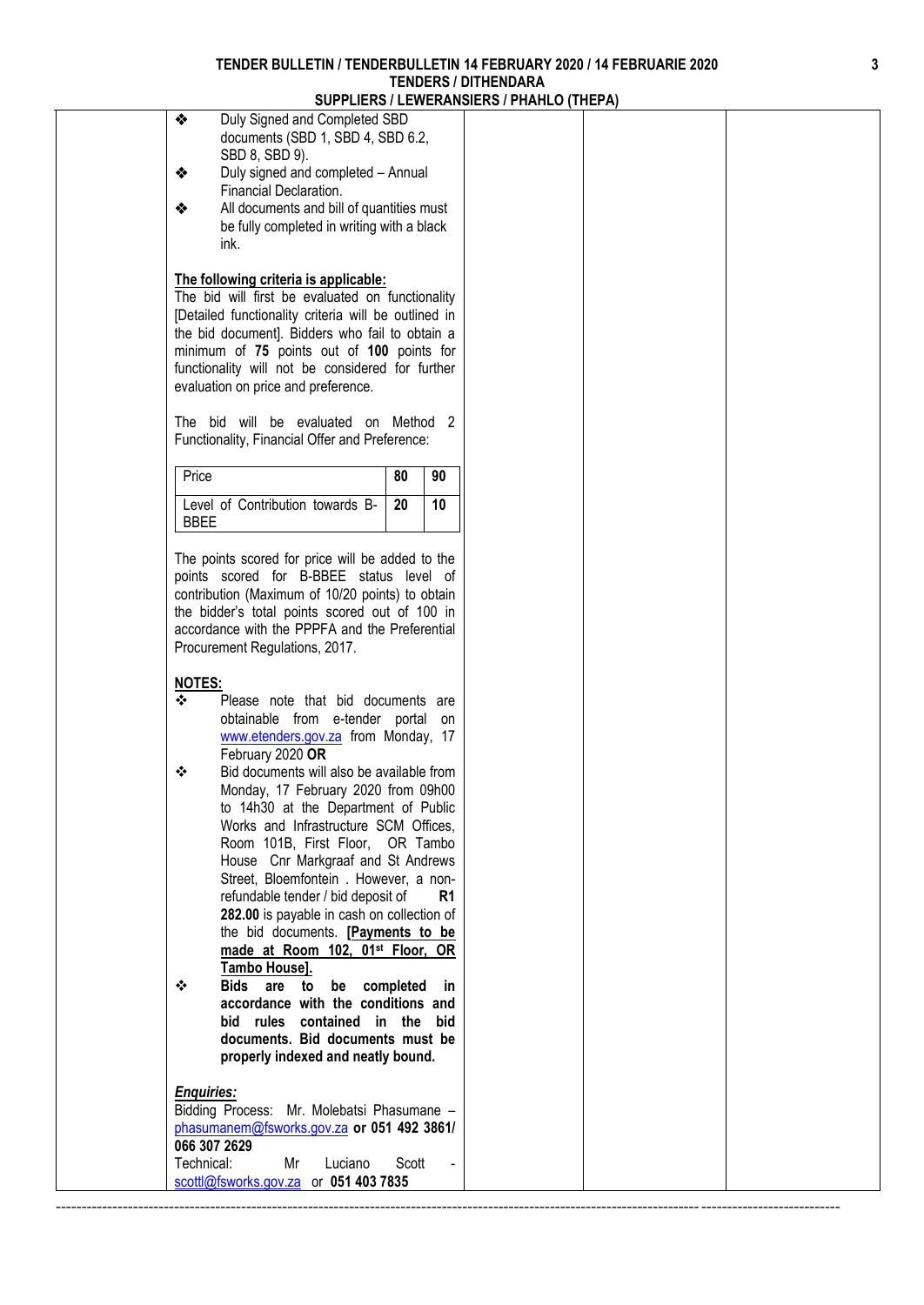$\mathsf{T}$ 

| <b>BID NO.</b><br><b>CLOSING TIME</b><br><b>BIDS OBTAINABLE</b><br><b>DELIVERY OF BIDS</b><br><b>DESCRIPTION</b><br><b>AND DATE</b><br><b>FROM</b><br>T <sub>0</sub> | <b>EXPRESSION OF INTEREST TO PARTICIPATE</b><br>13 March 2020 at<br>www.etenders.gov.za<br>Department of Public<br>IN A BUILT ENVIRONMENT PROFESSIONALS<br>11:00am.<br>Works and<br>at no cost<br><b>FRAMEWORK CONTRACT FOR A PERIOD OF</b><br>Infrastructure; Ground<br><b>OR</b><br>THREE (3) YEARS<br>Floor (Main Entrance<br>Foyer) OR Tambo<br>The proposal must include the following<br>Please note that bid<br>House (Lebohang<br>Building); St Andrew<br>documents will be<br>mandatory requirements:<br>available at a cost of<br>Street; Bloemfontein<br>Attach curriculum vitae for each relevant<br>❖<br>R1 282.00 from<br>staff in the format of the Resource<br>Department of Public<br>Information Sheet provided and it must<br>Works and<br>clearly indicate the following:<br>Infrastructure; SCM<br>Offices, First Floor,<br>A valid and certified proof of<br>Room 101B, O.R<br>٠<br>registration with the relevant<br>Tambo house, Cnr.<br>professional body/ies recognized by<br>Markgraaff and St<br>Council for Built Environment (CBE) -<br>Andrews Street,<br>A separate proof must be attached<br>Bloemfontein<br>for each professional.<br>Relevant experience of each staff<br>(Payments to be<br>٠<br>member to date.<br>made at 1 <sup>st</sup> Floor O.R<br>Certified copies of Qualifications and<br>Tambo House, Room<br>٠<br>Professional Registration with<br>102, Cashier)<br>relevant Council within Built<br>Environment Professional bodies.<br>(Post registration).<br>Consultants must provide the unique<br>❖<br>security pin issued by the South African<br>Revenue Services before the closing of this<br>bid.<br>❖<br>Consultants must be registered and active<br>on the Central Supplier Database before<br>the date of closing of this bid. A valid CSD<br>master registration number must be<br>provided to that effect.<br>Pre-qualification criteria for preferential<br>❖<br>procurement: |
|----------------------------------------------------------------------------------------------------------------------------------------------------------------------|-------------------------------------------------------------------------------------------------------------------------------------------------------------------------------------------------------------------------------------------------------------------------------------------------------------------------------------------------------------------------------------------------------------------------------------------------------------------------------------------------------------------------------------------------------------------------------------------------------------------------------------------------------------------------------------------------------------------------------------------------------------------------------------------------------------------------------------------------------------------------------------------------------------------------------------------------------------------------------------------------------------------------------------------------------------------------------------------------------------------------------------------------------------------------------------------------------------------------------------------------------------------------------------------------------------------------------------------------------------------------------------------------------------------------------------------------------------------------------------------------------------------------------------------------------------------------------------------------------------------------------------------------------------------------------------------------------------------------------------------------------------------------------------------------------------------------------------------------------------------------------------------------------------------------------------------------|
|                                                                                                                                                                      | A minimum of B-BBEE level one (1)<br>of contribution certificate or higher,<br>i.e. B-BBEE Certificate Level 2<br>contribution and below will not be<br>considered. (Where trust, consortium<br>or joint venture (including<br>unincorporated consortia and joint<br>ventures) must submit a consolidated<br><b>B-BBEE Status Level Verification</b><br>Certificate for every separate tender.<br>An original or certified copy of the<br>original must be attached. Only<br>EMEs and QSEs can submit a sworn<br>affidavit as proof of BBBEE level.<br>Only tenderers sub-consulting a<br>minimum of 30% of the contract<br>value (scope of works) to the<br>following enterprises:                                                                                                                                                                                                                                                                                                                                                                                                                                                                                                                                                                                                                                                                                                                                                                                                                                                                                                                                                                                                                                                                                                                                                                                                                                                             |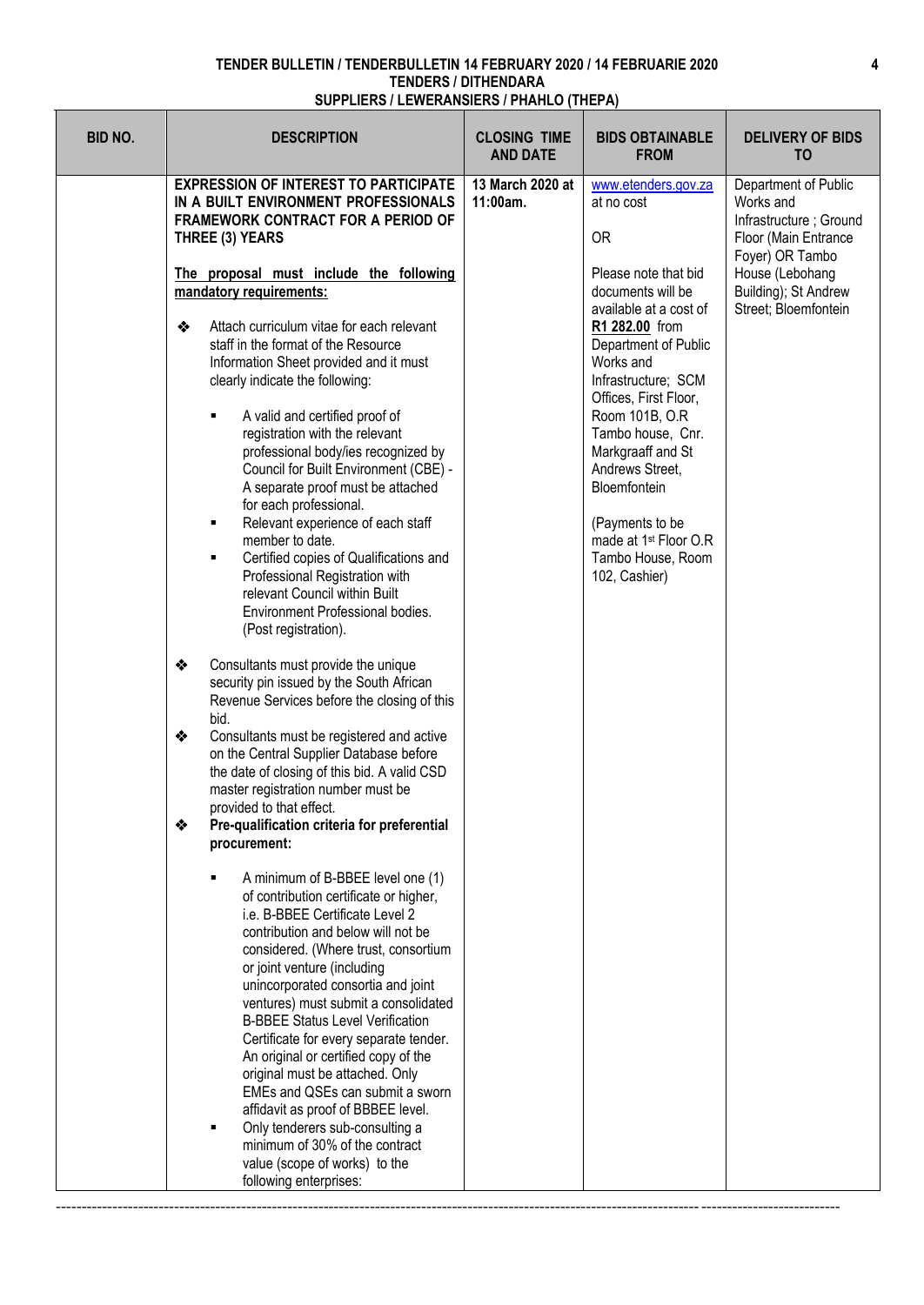| SUPPLIERS / LEWERANSIERS / PHANLU (THEPA)          |  |
|----------------------------------------------------|--|
| EMEs or QSEs which are 51%<br>⋗                    |  |
| owned by black people.                             |  |
| The appointment of sub-consultants                 |  |
| must be concluded before                           |  |
| commencement of any project, in                    |  |
| consultation with the Department.                  |  |
| The Department reserves the right to               |  |
| terminate any contract if this is not              |  |
| adhered to.                                        |  |
| Each firm must sign a declaration<br>п             |  |
| form for sub - consulting indicating               |  |
| the percentage of the scope of                     |  |
| services they intend to sub - consult              |  |
| per profession and/or to firms.                    |  |
|                                                    |  |
| ❖<br>Attach a valid municipal services (water,     |  |
| sanitation, rates and electricity) clearance       |  |
| certificate or municipal bill statement with       |  |
| a Current Bill of Account not owing more           |  |
| than ninety (90) days or a valid lease             |  |
| agreement.                                         |  |
| Duly Signed and Completed SBD<br>❖                 |  |
| documents (SBD 1, SBD 4, SBD 6.2,                  |  |
| SBD 8, SBD 9).                                     |  |
| Duly completed and signed Annexure A -<br>❖        |  |
| Record of Addenda to tender documents.             |  |
| ❖<br>Duly completed and signed Annexure B -        |  |
| Propose amendments and qualifications.             |  |
| ❖<br>Duly completed and signed Annexure D -        |  |
| Compulsory declaration.                            |  |
| Duly signed and completed - Annual<br>❖            |  |
| Financial Declaration.                             |  |
| ❖<br>Attach a valid letter of good standing        |  |
| issued by the Department of Labour.                |  |
|                                                    |  |
| The following criteria is applicable:              |  |
|                                                    |  |
| The bid will be evaluated on Mandatory             |  |
| requirement and functionality [Detailed            |  |
| functionality criteria will be outlined in the bid |  |
| document].                                         |  |
|                                                    |  |
| <b>NOTES:</b>                                      |  |
| ❖<br>Please note that bid documents are            |  |
| obtainable from e-tender portal on                 |  |
| www.etenders.gov.za from Monday,                   |  |
| 17 February 2020 OR                                |  |
| Bid documents will also be available from<br>❖     |  |
| Monday, 17 February 2020 from 09h00                |  |
| to 14h30 at the Department of Public               |  |
| Works and Infrastructure SCM Offices,              |  |
| Room 101B, First Floor, OR Tambo                   |  |
| House Cnr Markgraaf and St Andrews                 |  |
| Street, Bloemfontein . However, a non-             |  |
| refundable tender / bid deposit of                 |  |
| R1 282.00 is payable in cash on                    |  |
| collection of the bid documents.                   |  |
| [Payments to be made at Room 102,                  |  |
| 01st Floor, OR Tambo House].                       |  |
| Bids are to be completed<br>❖<br><b>in</b>         |  |
| accordance with the conditions and                 |  |
|                                                    |  |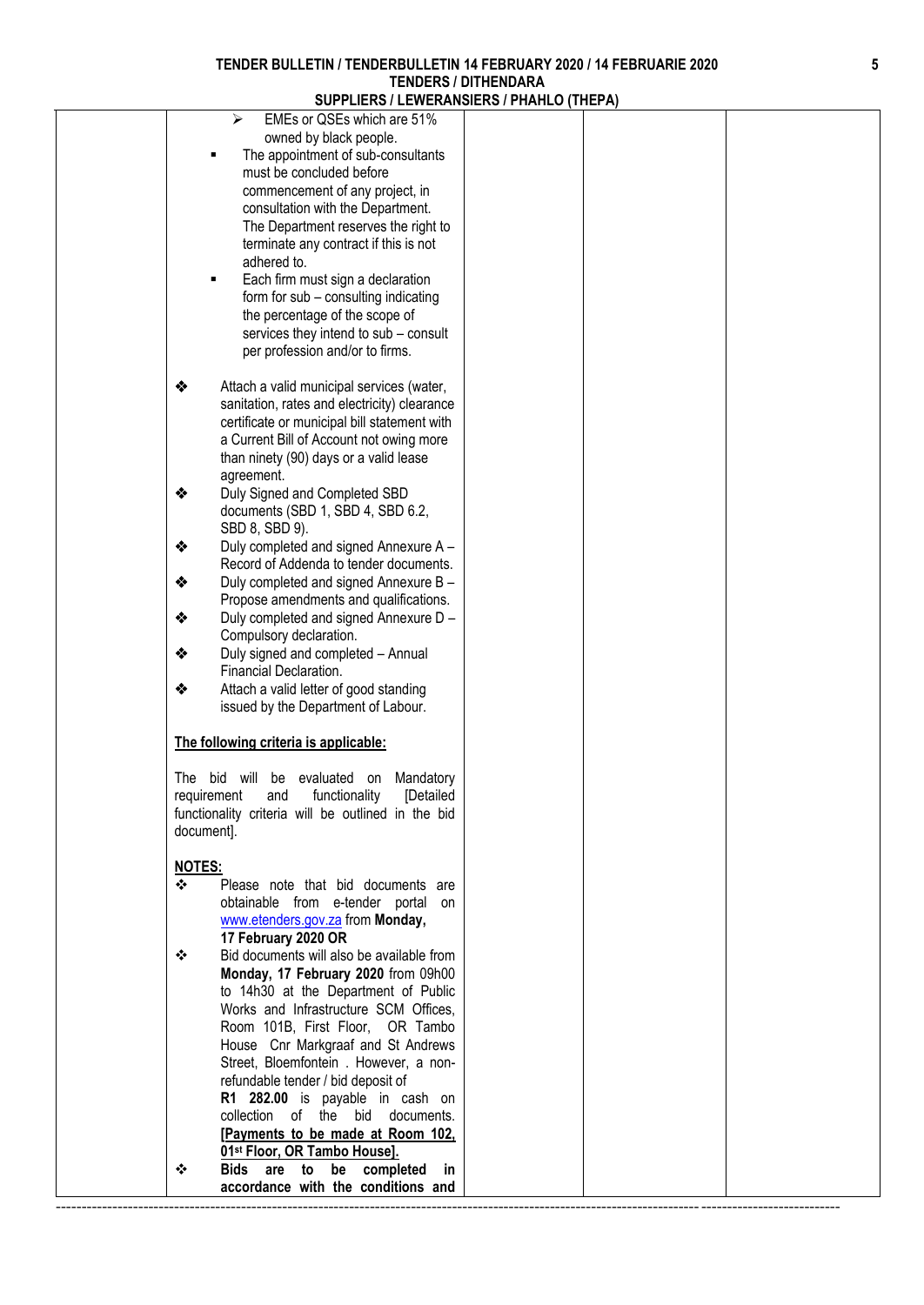| bid<br>bid<br>rules contained in the<br>documents. Bid documents must be<br>properly indexed and neatly bound.                                                                                |  |  |
|-----------------------------------------------------------------------------------------------------------------------------------------------------------------------------------------------|--|--|
| <b>Enquiries:</b><br>Bidding Process: Mr. Molebatsi Phasumane -<br>phasumanem@fsworks.gov.za or 066 307 2629<br>Mr. Moeketsi Lesibe -<br>Technical:<br>lesibem@fsworks.gov.za or 051 403 7820 |  |  |

### **FREE STATE GAMBLING, LIQUOR AND TOURISM AUTHORITY**

| <b>Contract description</b> | APPOINTMENT OF SERVICE PROVIDER TO BE ENLISTED ON THE PANEL OF ATTORNEYS<br>FOR THE FREE STATE GAMBLING, LIQUOR AND TOURISM AUTHORITY |
|-----------------------------|---------------------------------------------------------------------------------------------------------------------------------------|
| <b>Contract number</b>      | FSGLTA: BID 02/2019/2020                                                                                                              |
| Result                      | CANCELLED                                                                                                                             |

#### **DEPARTMENT OF AGRICULTURE AND RURAL DEVELOPMENT**

| <b>Contract Description</b>                                   | Name of successful<br>bidder (s) | <b>Points claimed</b> | Contract price (if applicable) |
|---------------------------------------------------------------|----------------------------------|-----------------------|--------------------------------|
| OUTSOURCED STAFF TRANSPORT<br>FOR EMPLOYEES FOR A PERIOD OF   | Mothebe Shuttle Services         | Level 1 (20)          | N/A                            |
| ONE (1) YEAR, FROM DIFFERENT                                  | M.A.M Travel and Tours           | Level 1 (20)          | N/A                            |
| PICK UP POINTS TO THEIR WORK<br><b>PLACE AT GLEN AND BACK</b> | Lungi and Sons Services          | Level 1 (20)          | N/A                            |

--------------------------------------------------------------------------------------------------------------------------------------------------------